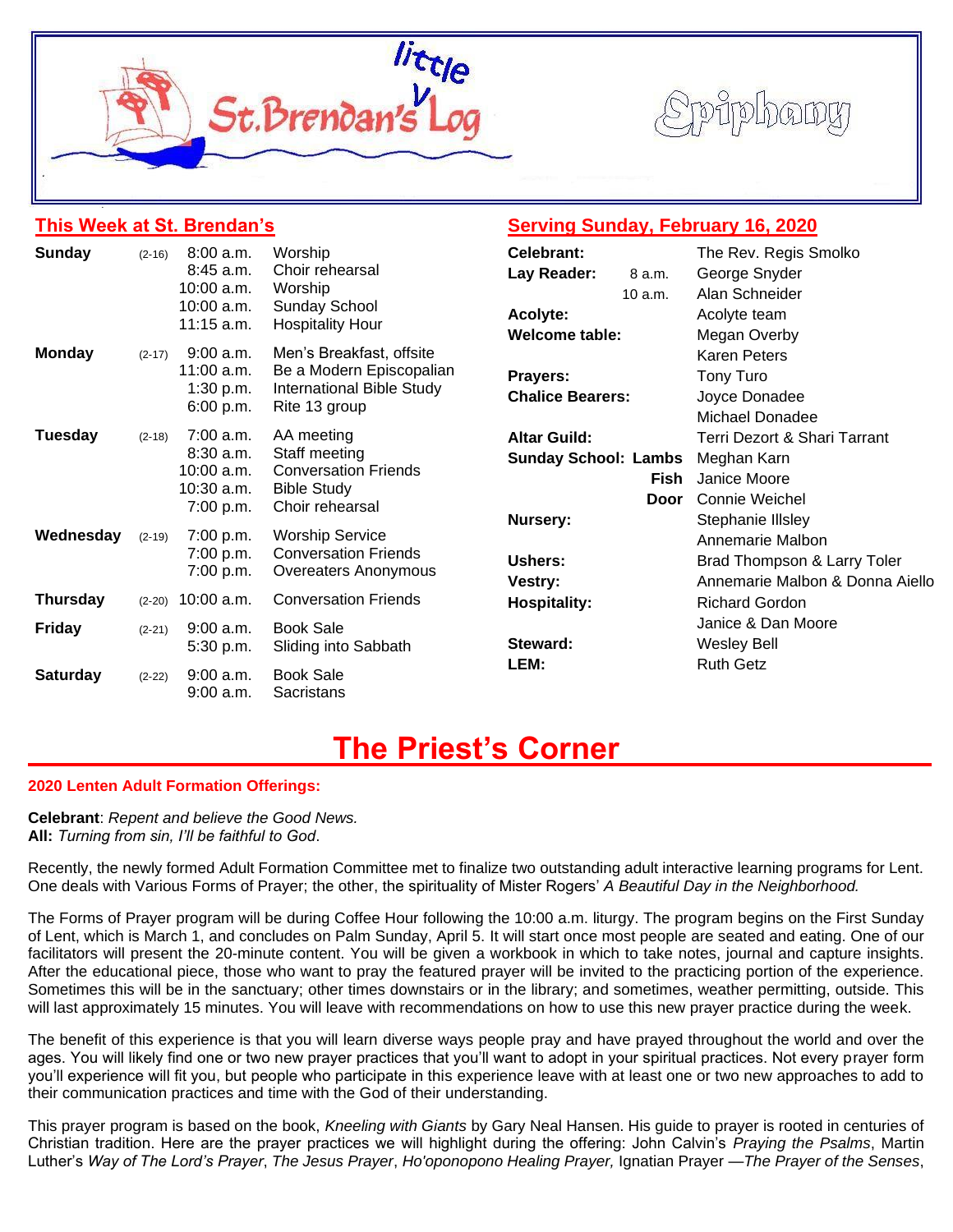Contemplative Prayer — *Cloud of Unknowing*, Puritans' Meditation Through Writing Prayer Practice, Praying the *Book of Common Prayer*, Saint Benedict — *The Divine Office*, and Reiki — Agnes Sanford's *Healing Prayer in Word and Action*.

This is a rare, phenomenal opportunity to find your best way(s) to meaningful conversations/experiences with the Divine. No registration is necessary: just show up for as many as you can. Video recordings of all the sessions will be available to everyone on our email blast list. Each session provides an opportunity to practice a different method for prayer. In the process your own prayer practice will be refreshed and renewed.

Just so you know, the author, Gary Neal Hansen, is assistant professor of church history and theology at the University of Dubuque Theological Seminary. He is also an ordained Presbyterian minister with the Presbyterian Church USA. Professor Hansen commends the creativity of the Great Artist in giving human beings so many ways to pray. With energy and precision, he has selected the most significant master teachers of prayer through the centuries and matched each with a specific prayer method.

Next week, we will examine the Wednesday evening Lenten Offering. The Wednesday sessions start with a Meager Meal beginning on Ash Wednesday at 5:30 p.m. (You don't need to be there promptly. We know many of you work, so food will be available until 6:45 p.m.) Sessions will end at 6:55 p.m., in time for you to participate in the Wednesday evening Lenten Liturgy that starts at 7:00 and concludes at 7:45 p.m. Just to whet your whistle — it begins with the movie, *It's a Beautiful Day in the Neighborhood.*

Mark your calendars and make sure you get your 2020 Daily Lenten Workbook.

**Regis+**

**A Brendan's Family and Friends Fund donation** was made this week in celebration of George Snyder's birthday, by Nancy.

Need a gift for someone who has everything? Would you like to acknowledge or remember a loved one on a birthday or anniversary? A donation to the **Brendan's Family and Friends (BFF) fund** is the perfect way to honor that special person or event now or anytime throughout the year. BFF funds are earmarked for our unbudgeted building needs. Please pick up a BFF card in the narthex or from our website and donate today! Thank you for making a difference at St. Brendan's by becoming a BFF donor!





**Be a sweetheart.** Tomorrow is Valentine's Day and what better way to show some love for St. Brendan's than by committing time to help with the Book, Bake & Soup Sale between now and next weekend? The actual sale times are **Friday, Feb. 21, 9 a.m. to 6 p.m., and Saturday, Feb. 22, 9 a.m. to 2 p.m.**

How can you help? Let us count the ways:

**• Gather your unwanted, good-condition books, CDs and DVDs** and bring them to the church no later than Feb. 17. (No magazines, textbooks, encyclopedias, records or cassette tapes, please!)

**• Make a batch of your favorite winter chill-chasing soup,** which will be sold by the quart. Pick up plastic containers ahead of time at the narthex table while supplies last. For more info, contact Ken Parsons at [CleanKRP1@aol.com.](mailto:CleanKRP1@aol.com)





• **Nothing says lovin' like something from the oven.** Bake cookies, a cake or a sweet bread for donation. Linda Schneider is eagerly awaiting your donated treats for the bake sale. For more info, contact her at [lindalans@comcast.net.](mailto:lindalans@comcast.net)

**• All you need is love and all St. Brendan's needs is your time.** Can you pitch in with a few hours between now and the end of the sale? We need Brendanites to sort donations every day leading up to the sale and we need a small army to work the days of the sale – not to mention a cleanup crew afterwards to restore the social hall for Sunday hospitality. You can choose your day, make your own hours. Just check the volunteers schedule in the narthex and pencil in your name.

This is the first standalone book-sale fundraiser at St. Brendan's, which reminds us of that great poet's words: "Roses are red, violets are blue. The book sale works only with you." Thanks for supporting St. Brendan's. If you have any questions, please contact Chris Botti, [shadypatch@msn.com](mailto:shadypatch@msn.com) or Saundy Waseleski, [swaseleski@comcast.net.](mailto:swaseleski@comcast.net)



**Quiet Evening Prayer.** The next Evening Prayer/Taize service will be **Wednesday, February 19 (**because the last Wednesday of the month is Ash Wednesday). Please add this date/time to your calendar if you would like to attend. The service includes Taize music and silent prayer, reflection, or meditation – with Communion afterwards for those who wish to remain. This is a perfect way to enter into the spirit of Lent, just around the corner. Bring a friend and enjoy this quiet time with the Lord.

**A member of the parish is currently living with a compromised immune system** and her doctor is especially concerned about exposure to the shingles virus, which could have unusually serious consequences for her. If you have the shingles, could you please notify Fr. Regis or the Church Office so that we can pass that information along? Thank you.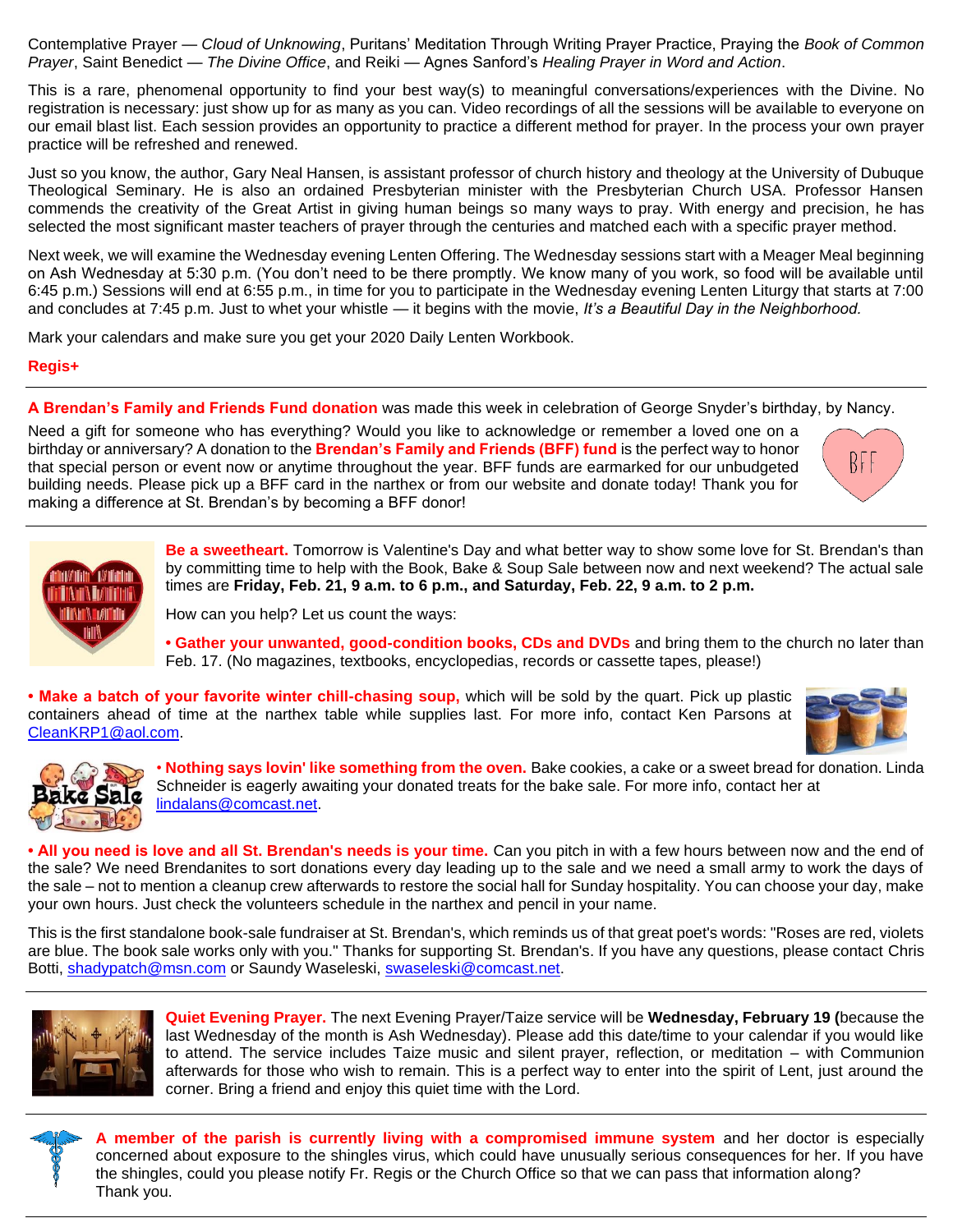

**Shrove Tuesday Pancake Supper.** Shrove Tuesday is **February 25** this year, and St. Brendan's will once again be offering a family-friendly Pancake Supper. Additions to this year's menu include French toast and crepes with lemon and castor sugar (the traditional British way to celebrate the last day before Lent). Last year's supper even brought out some carnival-style costumes. Since the ingredients are donated, all proceeds benefit the church.



**Lent begins February 26,** with an observance of Ash Wednesday. Our services with the imposition of ashes will be at noon and 7:00 pm.



**Brendan's Boots.** The parish hiking group will take a city walk on Monday, Feb. 24, after meeting at the church at 9 a.m. Participants will begin at Washington's Landing, cross the Allegheny River and loop through the Strip District. Lunch will follow at Penn Brewery on the North Side. All are welcome; feel free to bring a friend. For more info, please contact Tom Waseleski, [twaseleski@comcast.net.](mailto:twaseleski@comcast.net)



On May 25, 1988, it was established at a CRIES meeting – in the words of Pat Carnahan, our founding rector who took these notes – that, "As Christians, we are called to respond to the cries of those who are in need because our heavenly Father has responded to the cries of His people in acts of deliverance from generation to generation. Scripture instructs us that we are not to meet the needs of our brothers and sisters with mere charity (i.e. a gift made from our surplus) but with justice – Micah 6:8 – assuring them of the fullness of life which is theirs by divine intention.

**The distinction between charity and justice is essential, as it keeps us from focusing on ourselves and becoming enamored with our own 'do-gooding.' The pursuit of justice challenges us to deal with the controversial and the complex. It means that varieties of concerns and viewpoints must be honored.**

If CRIES is to succeed, members of the church must feel free to speak to the cry they hear, certain that St. Brendan's will listen to, pray for and whenever possible, support that concern. We believe that the church must be both a sanctuary, a safe place for all, and a beacon of help and hope for those who are in need. If CRIES is to be of St. Brendan's, it must involve ALL of us."

Come to the CRIES meeting on Sunday after the 10:00 service and voice your concerns for consideration. Your vote counts equally with everyone else's.

**CRIES Advocacy.** Christian Response In Emergency Situations meets monthly on the third Sunday in the library after the 10 a.m. service to determine distribution of the parish's outreach tithe each month. Each person present has an equal voice and vote on where the money goes. This week we are praying for the work of two organizations. One is Just Harvest, a local advocacy group that promotes good nutrition for children and mother/infant programs. [www.justharvest.](http://www.justharvest/) The other is Episcopal Peace Fellowship, an organization that keeps issues of peace and justice before the church through prayer and action. [www.epfnational.org.](http://www.epfnational.org/)

The next CRIES meeting is **THIS Sunday, February 16.** All are welcome.



In this primary election season **Book Club** is delving into our nation's beginnings and reading the late journalist Cokie Roberts' *Founding Mothers: The Women Who Raised Our Nation*. Join us for an evening of discussion and fun on Thursday, March 5 at 7 p.m. in the church library. Books are available in all formats at Northland library. For more information, contact Pat Carl at [pkarrcarl@gmail.com.](mailto:pkarrcarl@gmail.com)



Handling the **Announcements at the 10:00 Sunday service** is a challenge. Many Brendanites like to hear in person from the organizer of each event and to "put a face to the name." But announcements that are too numerous or too prolonged can interrupt the flow of the service and extend its overall duration. Beginning on **February 9,** therefore, we began a new approach. As the exchange of the Peace nears its end, those with announcements they would like to make are invited to join the vestry member of the week at the altar steps.

The vestry member will have the hand-held mic and will help to move the announcements along. We hope that this new process will be useful; if not, of course, we can always return to the drawing board.

**Second Truck for Haiti:** We continue collecting donations for Haiti. The first truck has reached its destination for distribution. Isaac Mondelus, our parishioner from Haiti, now has an additional vehicle that needs to be filled for the next departure. Items requested are sewing machines, light-weight clothing (no sweaters or extra-large sizes), bicycles, toothbrushes, toothpaste, toiletries and school supplies (pens, pencils, notebooks, sharpeners, etc.). Isaac and the Justice Ministry gratefully appreciate your donations.



**St. Brendan's Justice Ministry** is looking for new members who are interested in making a difference by working for equality, justice and transformation. Our projects include immigration, voter registration, collections for Haiti, gun violence prevention and the climate crisis. Typically, we meet the third Wednesday of every month from 5:30 to 6:30 p.m. If you are interested, please contact Donna Aiello at 412-759-1521 or Claire Grotevant at 412-974-0617.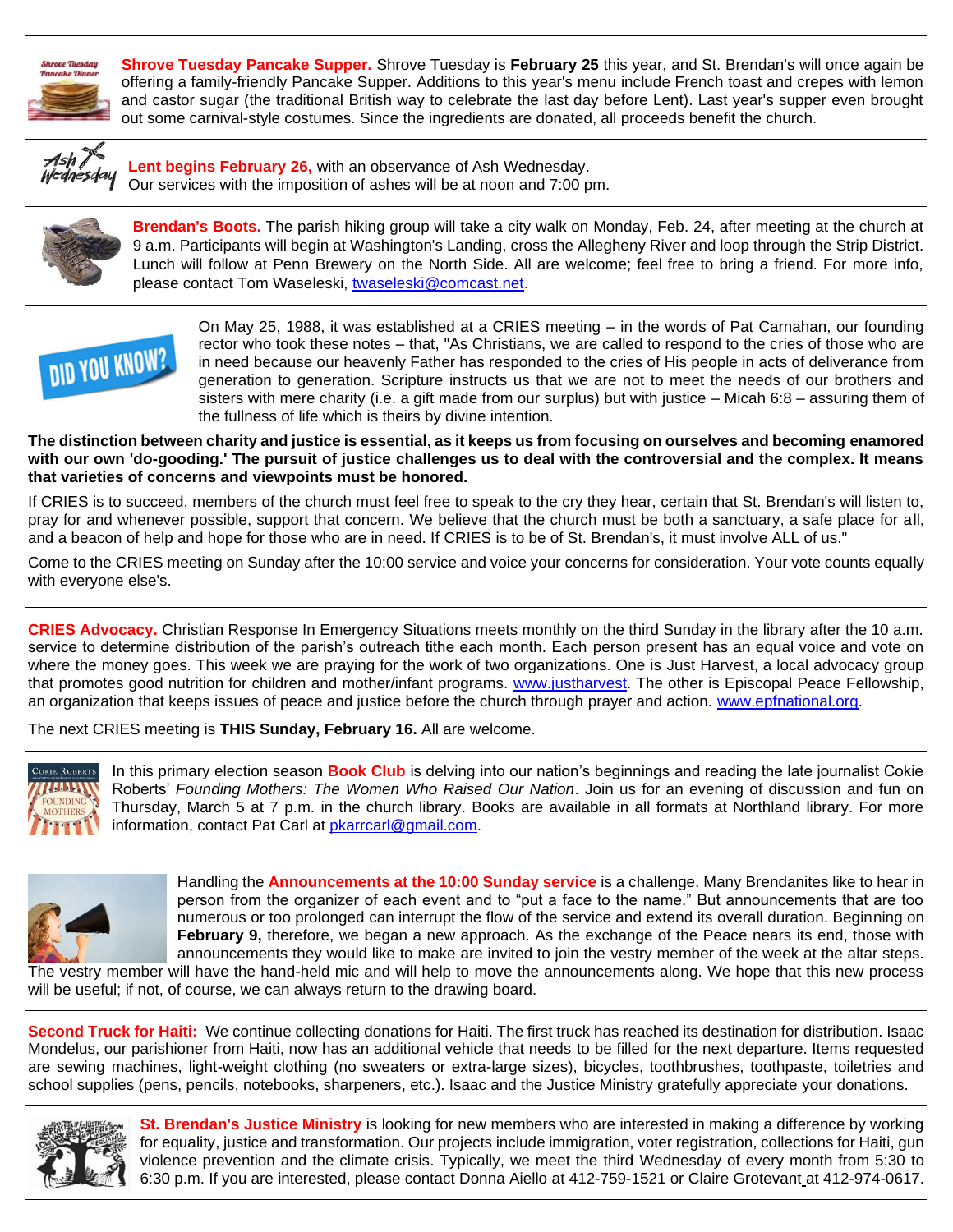

**North Hills Food Pantry.** We are asking for soup, crackers and other packaged food donations to help needy families. Please remember, no glass jars or expired items. If you have any questions, contact Larry Toler, [ldtoler@aol.com.](mailto:ldtoler@aol.com) Thank you for your support

**Please visit our website:** [http://www.stbrendans.org](http://www.stbrendans.org/) **Join us on Facebook:** <https://www.facebook.com/StBrendansEpiscopalChurch/> **Recommend us on Nextdoor:** <https://nextdoor.com/pages/st-brendans-episcopal-church-sewickley-pa/recommend/>



**Do you have a special prayer request?** You can write one and leave it on the Prayer Plate near Regis' office. On Sunday those prayers are offered up to God during the 8 a.m. service. Each week they are collected by the Community of Hope and added to their daily prayers. You can also email prayer requests to stbrendans.coh@gmail.com. Community of Hope members will include those persons in daily prayers or send out a prayer via text or email to someone if requested. All prayers and requests are kept confidential.



**Used ink cartridges.** St. Brendan's benefits from donations of used computer ink cartridges. Please bring them to church and place the cartridges in the box near Katie's office. Thank you.

**Trinity Cathedral Walk-In Ministry.** Every five weeks Brendanites help to staff the Walk-In Ministry at Trinity Cathedral downtown, feeding and clothing 70 to 90 desperately needy people. You can help by donating children's diapers; new, white athletic socks and underwear for women and men; toothpaste, razors and travel size cans of shaving cream. Please leave donations in the wicker basket outside Regis' office. If you might be interested in volunteering at the cathedral in person, please see Linda Schneider, Meg Overby or Tim Austin.

The Episcopal Diocese of Pittsburgh has a fantastic camp which has been popular for generations of Pittsburghers. It's called **Sheldon Calvary Camp** and it's located in Conneaut, Ohio, on the shore of Lake Erie. The camp teaches children to come together with joy and love as they choose the many activities that are provided. Campers are ages 8 to 16. Registrations for campers are open now and spaces fill up quickly. You can google Sheldon Calvary Camp for more information or talk to Joyce Donadee.

**Our Muslim friends** are inviting the community, including us, to an open house on **February 22** from 4 to 6 p.m. They will host small-group discussions on various topics, which will give us a chance to know our Muslim neighbors. Space is limited so please RSVP by February 18 to Sadaf Manor [sadafm27@gmail.com.](mailto:sadafm27@gmail.com) Many Brendanites have participated in various dinners, talks and other events at the mosque at 5725 N. Montour Road in Gibsonia (near the site of the now-closed Pines Tavern). We have enjoyed the gracious hospitality and were able to ask any questions we had about their faith.

The **North Allegheny Women's Association** is offering a \$500 scholarship for the 2019-2020 academic year in memory of Doris "Meemo" Knowlton. It is specifically offered to community-service minded female residents in the North Allegheny School District. Application Deadline: March 13, 2020 -- [www.nawomen.org.](http://www.nawomen.org/)

#### **Please scroll to the next few pages for the Hospitality Hour schedule and the February ministry calendar.**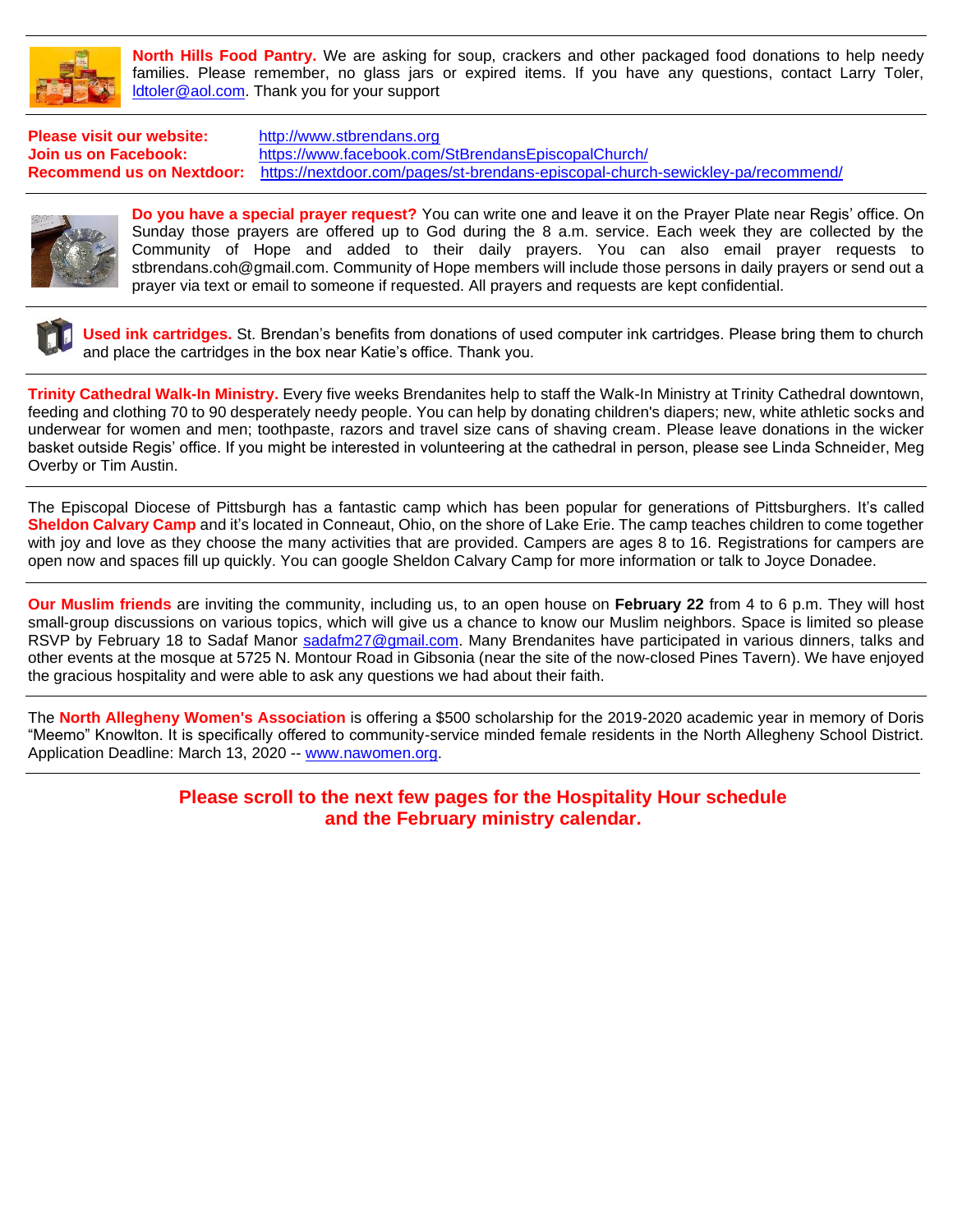

# **February 2020 Ministry calendar**

| <b>Date</b>                                                    | <b>Lectors</b>                                                                                                                                        | <b>Welcome</b><br><b>Table</b>                | <b>Altar Guild</b>                              | <b>Sunday</b><br><b>School</b>                                                                            | <b>Nursery</b>                                      | <b>Usher</b>                                 | <b>Vestry</b>                                  | <b>Steward</b>         | <b>Hospitality</b>                                     |
|----------------------------------------------------------------|-------------------------------------------------------------------------------------------------------------------------------------------------------|-----------------------------------------------|-------------------------------------------------|-----------------------------------------------------------------------------------------------------------|-----------------------------------------------------|----------------------------------------------|------------------------------------------------|------------------------|--------------------------------------------------------|
| February 2<br>Sunday 8 & 10:00 am                              | 8 Charlotte Pierce<br><b>L</b> Annemarie Malbon<br><b>P Sheila Bigelow</b><br><b>C Stacey Coyle</b><br><b>C Tim Austin</b><br><b>LEM Stacey Coyle</b> | <b>Mark Shoemaker</b><br><b>Tom Waseleski</b> | <b>Sylvia Affleck</b><br><b>Betsy Smith</b>     | Lambs<br><b>TBD</b><br><b>Fish</b><br><b>Allison Kline</b><br><b>Door</b><br><b>Mary Bertucci</b>         | <b>Stephanie Illsley</b><br>Sarika Sethia           | <b>Joyce &amp; Michael</b><br><b>Donadee</b> | <b>Tim Austin</b>                              | <b>Rob Latta</b>       | <b>Donna Aiello</b><br><b>Sharon Hlawati</b>           |
| February 5<br>Wednesday 7:00 pm                                | <b>Alan Schneider</b>                                                                                                                                 |                                               | <b>Linda Schneider</b>                          |                                                                                                           | $\tilde{\phantom{a}}$                               | $\tilde{\phantom{a}}$                        | $\tilde{\phantom{a}}$                          |                        |                                                        |
| <b>February 9</b><br>Sunday 8 & 10:00 am                       | 8 Joe Macklin<br><b>L</b> Debbie Wunsche<br><b>P Darrell Johnson</b><br><b>C Janice Moore</b><br><b>C Darrell Johnson</b><br><b>LEM Joyce Donadee</b> | <b>Libby Juel</b><br><b>Phoebe Juel</b>       | <b>Chris Botti</b><br><b>Janet Fesq</b>         | <b>Children's Chapel</b><br><b>Julie Smith</b><br><b>Mary Bertucci</b><br><b>Connie Weichel</b>           | <b>Stephanie Illsley</b><br><b>Silvia Bertucci</b>  | <b>Chris Fleissner</b><br><b>Dan Moore</b>   | <b>Dean Peters</b><br><b>Cameron Grosh</b>     | <b>Eric Helmsen</b>    | <b>Chris &amp; Roger Botti</b>                         |
| February 12<br>Wednesday 7:00 pm                               | <b>Sylvia Affleck</b>                                                                                                                                 |                                               | <b>Sylvia Affleck</b>                           | $\tilde{\phantom{a}}$                                                                                     | $\sim$                                              | $\tilde{\phantom{a}}$                        | $\tilde{\phantom{a}}$                          | $\sim$                 |                                                        |
| February 16<br>Sunday 8 & 10:00 am                             | 8 George Snyder<br>L Alan Schneider<br>P Tony Turo<br><b>C Joyce Donadee</b><br><b>C Michael Donadee</b><br><b>LEM Ruth Getz</b>                      | <b>Megan Overby</b><br><b>Karen Peters</b>    | <b>Terri Dezort</b><br><b>Shari Tarrant</b>     | Lambs<br><b>Meghan Karn</b><br><b>Fish</b><br><b>Janice Moore</b><br><b>Door</b><br><b>Connie Weichel</b> | <b>Stephanie Illsley</b><br><b>Annemarie Malbon</b> | <b>Brad Thompson</b><br><b>Larry Toler</b>   | <b>Annemarie Malbon</b><br><b>Donna Aiello</b> | <b>Wesley Bell</b>     | <b>Richard Gordon</b><br><b>Janice &amp; Dan Moore</b> |
| February 19<br>Wednesday 7:00 pm                               | <b>Tammy Spoonhoward</b>                                                                                                                              | $\sim$                                        | <b>Tammy Spoonhoward</b>                        |                                                                                                           | $\sim$                                              | $\sim$                                       | $\sim$                                         | $\tilde{\phantom{a}}$  | $\tilde{\phantom{a}}$                                  |
| February 23<br>Sunday 8 & 10:00 am<br><b>Children's Sunday</b> | <b>8 Ellen Groves</b><br><b>L</b> Children<br>P Children<br><b>C</b> Dean Peters<br><b>C Debbie Wunsche</b><br><b>LEM Ruth Horton</b>                 | <b>Sharon Hlawati</b><br><b>Donna Aiello</b>  | <b>Janice Moore</b><br><b>Tammy Spoonhoward</b> | <b>Children's Liturgy</b>                                                                                 | <b>Stephanie Illsley</b><br><b>Libby Juel</b>       | <b>Chris Fleissner</b><br><b>Mike Wick</b>   | <b>Larry Toler</b><br><b>Mary Bertucci</b>     | <b>Mike/Julie Wick</b> | <b>Anne Semmler</b><br><b>Cameron Grosh</b>            |
| <b>February 26</b><br><b>Ash Wednesday</b><br>7:00 pm          | <b>Ellen Groves</b>                                                                                                                                   |                                               | <b>Anelisa Tarrant</b><br><b>Brigid Dezort</b>  |                                                                                                           |                                                     |                                              | $\sim$                                         |                        |                                                        |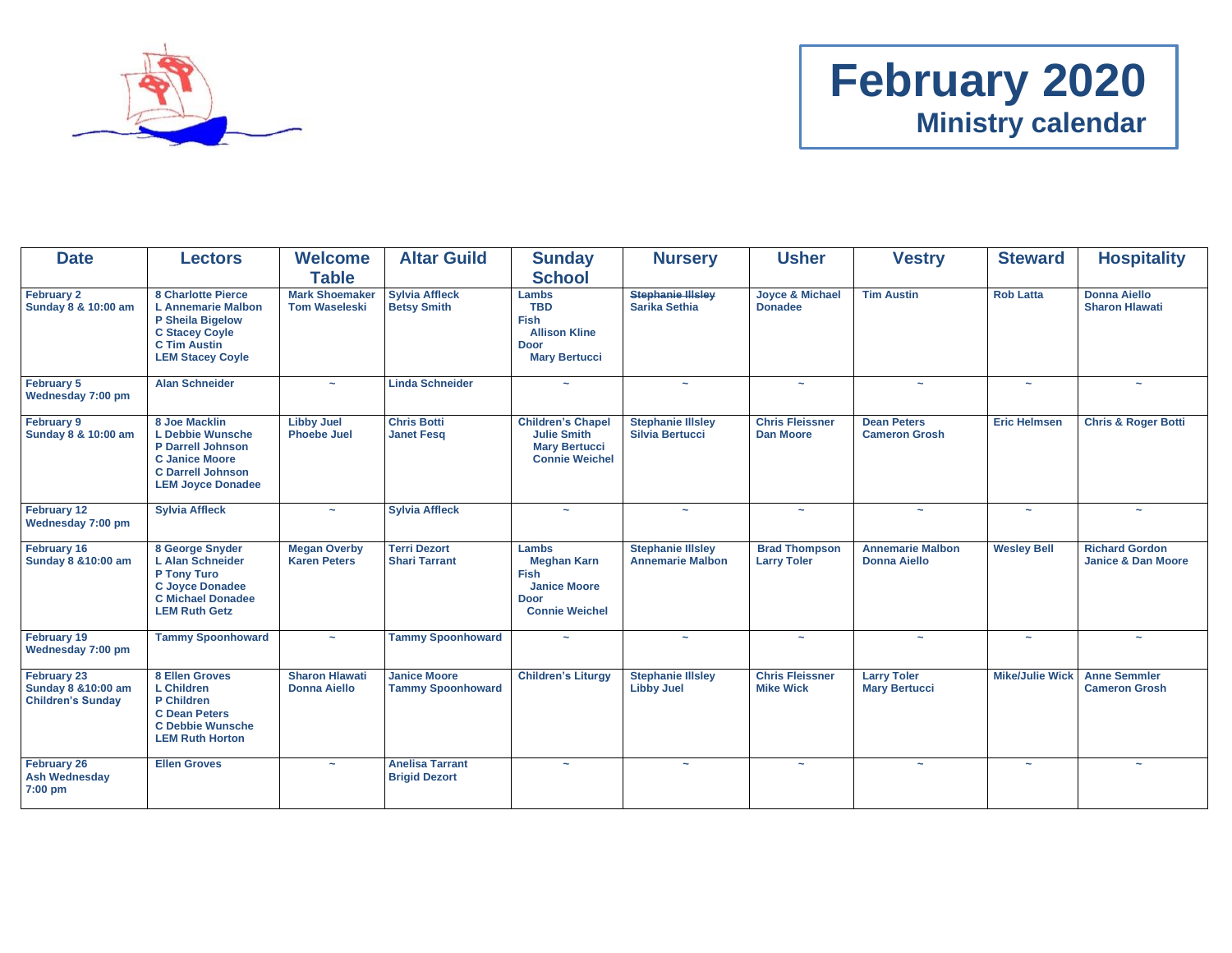# **Hospitality Hour Hosts/Hostesses**

**October 2019 September 2020**

#### **October 2019**

- Melanie & Thaddeus Popovich
- Dottie & Carl Antonucci
- Kinley & Aretz families
- Lauren Chappo and Becca Sands

#### **November 2019**

- Brenna Conroy & Kristen Bailey
- Melinda & Wesley Bell
- Sheila Bigelow & Jim Roche
- Church sign up (Appetizers)

#### **December 2019**

- Choir
- Brigid & Jim Christenson
- Julie Smith & Colette Satler
- Church sign up (appetizers)
- Stacey Coyle and Andrea Dickerson

#### **January 2020**

- Karen Dennis and Janet Fesq
- 12 Mary & Dale Bertucci
- Joyce & Michael Donadee
- Annual Meeting church sign up (soup)

### **February 2020**

- Donna Aiello & Sharon Hlawati
- Chris & Roger Botti
- Richard Gordon, Janice & Dan Moore
- Anne Semmler and Cameron Grosh

### **March 2020**

- Clair & Bob Grotevant
- Amy & Kevin Boyd
- Pete Sweet & Mike Newton
- Kate & Keith Heston
- Meghan & Robert Karn and Eric Helmsen

#### **April 2020**

- Cindy & Pete Larson
- Hospitality Committee
- Libby and Phoebe Juel
- Stephanie Illsley & Justin Ziegler

#### **May 2020**

- The Bertucci family
- Parish Men
- Laureen & Todd Douds
- Sharon & Ron Ladick
- Linda & Jason Konley

# **June 2020**

- Marian & AJ McKenna Trish & Neil Galone
- Annemarie Malbon and Joe Macklin
- Erica & Mark McClure
- Parish Picnic

# **July 2020**

- open, volunteer needed
- open, volunteer needed
- open, volunteer needed
- Joni Reis and Thaddeus Popovich

#### **August 2020**

- Lauren & Ashwin Ramakrishna
- Arlena & Bill Pugliese
- Anne Semmler and Andrew Sprentz
- Saundy & Tom Waseleski
- AJ Turo, Rob & George Latta

#### **September 2020**

- Nancy & George Snyder
- Emmalynne & Michael Waseleski
- Emily & Brad Zupancic
- Janet Fesq and Chris Fleissner